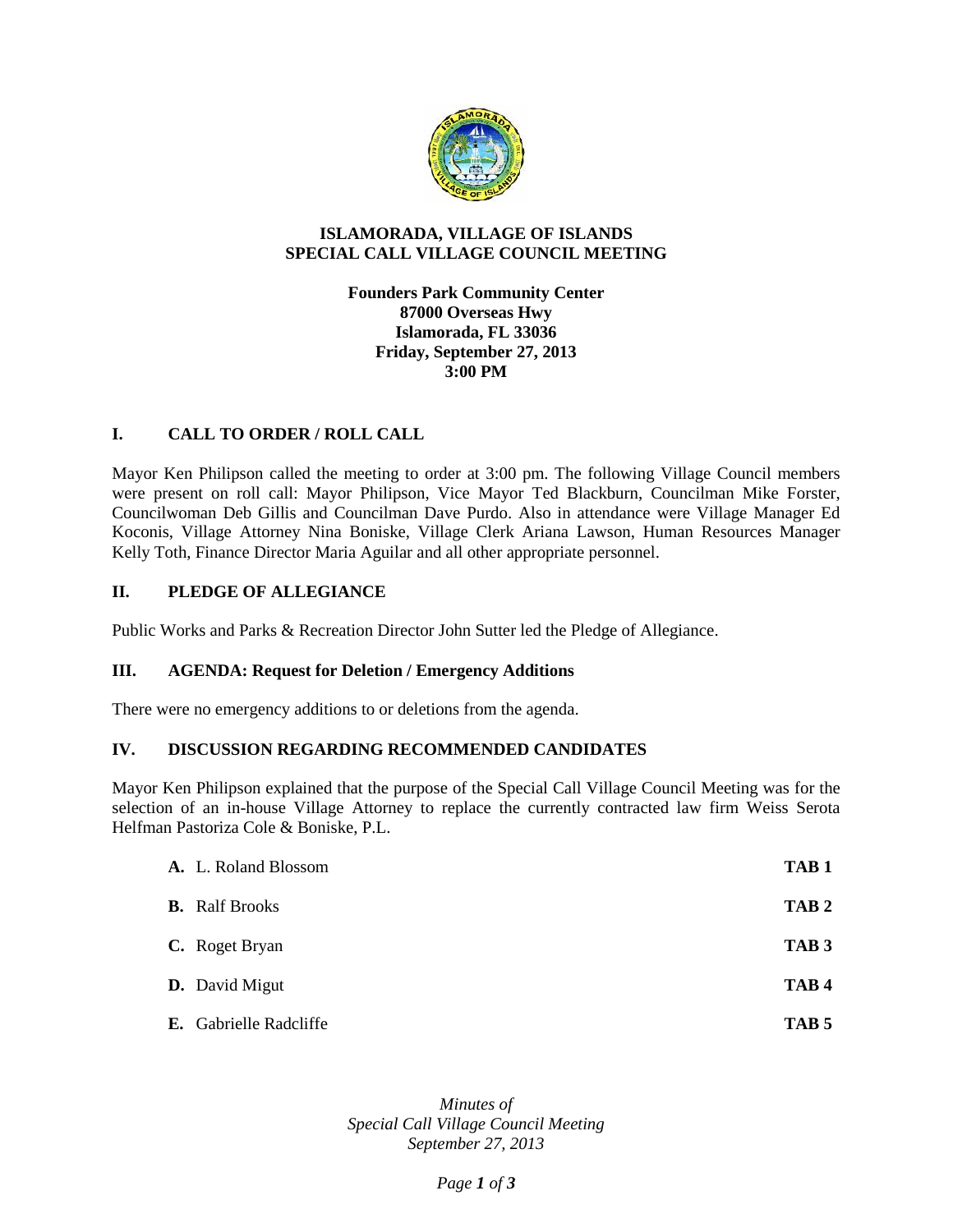## **V. SELECTION OF CANDIDATES TO INTERVIEW**

Council individually scored the five (5) Village Attorney candidates recommended to them by the Ad Hoc Village Attorney Recommendation Committee, in order from 1 (top ranked choice) to 5 (lowest ranked choice). Village Clerk Ariana Lawson and Human Resources Manager Kelly Toth tabulated the scores. The final overall ranking, in order from 1 to 5 was as follows: 1) David Migut; 2) Roget Bryan; 3) Gabrielle Radcliffe; 4) L. Roland Blossom; and 5) Ralph Brooks.

## **VI. DISCUSSION REGARDING INTERVIEW PROCEDURES**

**A.** Key Interview Questions with Weighted Scoring Guidelines **TAB 6**

## **VII. INTERVIEWS OF SELECTED VILLAGE ATTORNEY CANDIDATES**

Council requested the top two (2) candidates address Council in alphabetical order to explain why they should be considered for the position of Village Attorney. Second-ranked candidate Roget Bryan delivered a presentation to Council, followed by first-ranked candidate David Migut.

#### **VIII. PUBLIC COMMENT**

Mayor Ken Philipson called for public comment. Cheryl Culberson encouraged Council to consider each candidate's professional background.

## **IX. DISCUSSION AND/OR ACTION ON NEXT STEPS**

Mayor Ken Philipson and Councilman Dave Purdo selected David Migut as their top-ranked candidate. Vice Mayor Ted Blackburn, Councilman Mike Forster and Councilwoman Deb Gillis selected Roget Bryan as their top-ranked candidate. Following additional discussion, Mayor Ken Philipson chose to change his top-ranked candidate to Mr. Bryan.

Mr. Migut addressed Council. Village Attorney Nina Boniske confirmed that the Village Charter only requires a 3-2 vote for the candidate selection, but reminded Council of their self-imposed decision to require a super majority vote for selection of the new Village Attorney at the previous Village Council Workshop. Councilwoman Gillis spoke in favor of a super majority vote.

Mayor Philipson made a motion to offer the Village Attorney position to the second-ranked candidate in the event that negotiations with the first-ranked candidate are unsuccessful. Councilman Mike Forster seconded the vote. Council voted and the motion passed 4-1, with Councilwoman Gillis dissenting.

Councilwoman Deb Gillis made a motion to offer the position of Village Attorney to Roget Bryan. Councilman Mike Forster seconded the motion. Council voted and the motion passed 5-0.

# **X. MAYOR / COUNCIL COMMUNICATIONS**

Mayor Ken Philipson initiated discussion of position benefits, recommending a \$140,000 salary, medical benefits, a 401K plan, relocation expenses, and a 20-week severance package for termination without cause. Mayor Philipson also recommended termination require a super majority by the Council. Village Attorney Nina Boniske advised against requiring a supermajority vote for termination, stating that it would bind future Councils and conflict with the Village's Charter. Council discussion ensued regarding

> *Minutes of Special Call Village Council Meeting September 27, 2013*